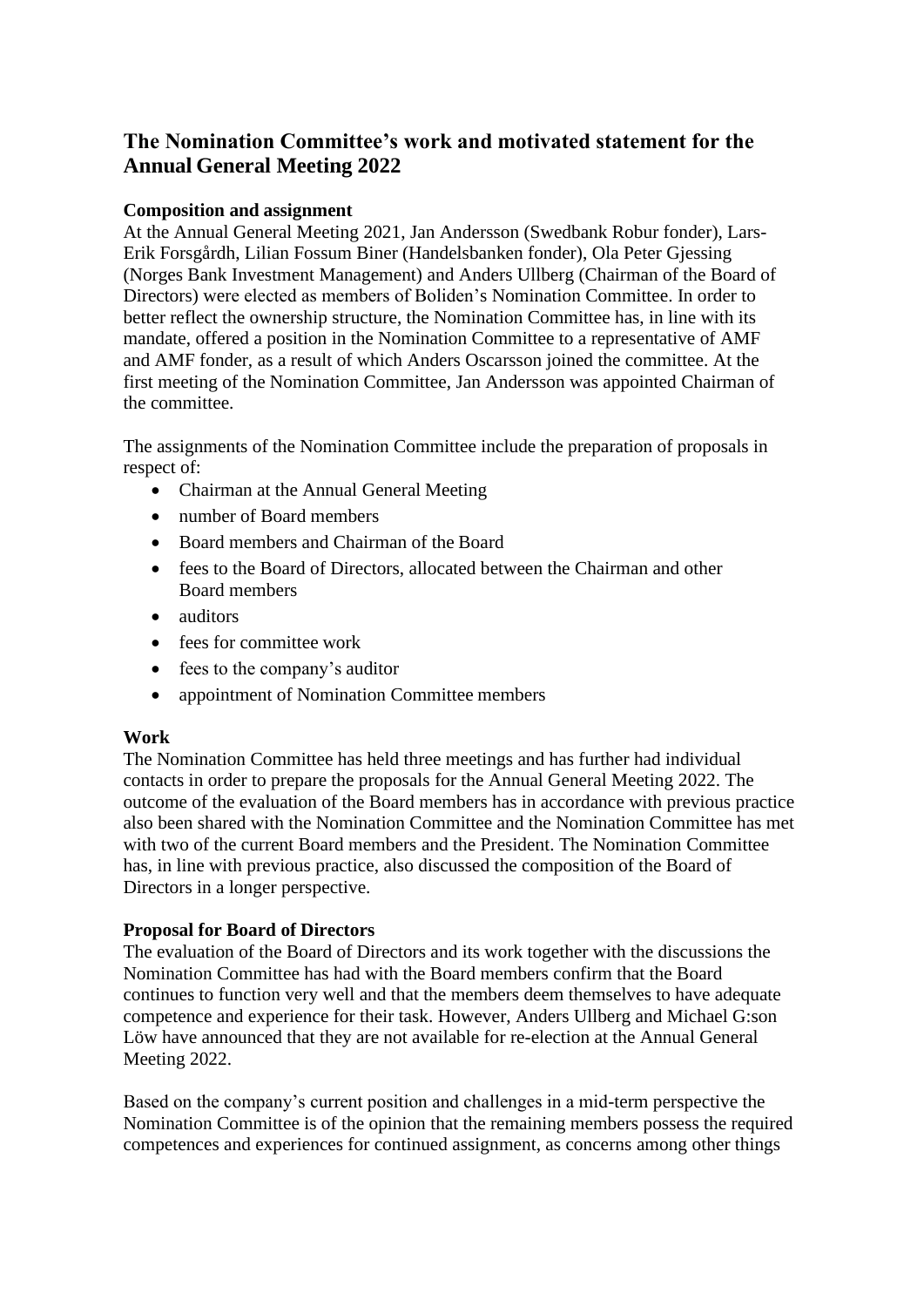the industry and adequate industrial, financial and strategic knowledge. A renewal of the Board of Directors has occurred gradually during the last few years.

The size of the Board was increased at the Annual General Meeting 2021 to eight members elected by the Annual General Meeting, in order to prepare for the succession to the position of Chairman. The Nomination Committee has agreed to now propose to revert to seven members elected by the Annual General Meeting. Therefore, the Nomination Committee agreed to seek one candidate with primarily an industrial and financial background. After identifying possible candidates, the Nomination Committee agreed to propose Tomas Eliasson as new member of the Board. Tomas Eliasson has, among other things, been the CFO of Sandvik, Electrolux and Assa Abbloy. Furthermore, the Nomination Committee proposes re-election of Helene Biström, Per Lindberg, Perttu Louhiluoto, Elisabeth Nilsson, Pia Rudengren and Karl-Henrik Sundström, who is also proposed to be Chairman of the Board of Directors.

The Committee has during its work discussed the recommendations of diversity and gender balance on the Board of Directors as part of the Swedish Code of Corporate Governance. The Nomination Committee has chosen to apply rule 4.1 of the Swedish Code of Corporate Governance as diversity policy.

This entails that the Board of Directors shall have a composition appropriate for the company's operations, phase of development and other relevant circumstances and that Board members elected by the General Meeting are collectively to exhibit diversity and breadth of qualifications with respect to their competence, experience and background. A good gender balance on the Board should be strived for. The proposed Board of Directors consists of three women and four men, which corresponds to a female representation of 43%. The Nomination Committee therefore considers that an appropriate gender balance has been achieved and that the Board of Directors also in other respects has an appropriate and adequate composition.

#### **Independence of proposed members**

The Nomination Committee has considered the independence of the proposed members and has found that all members are independent of the company and its management and of larger shareholders.

#### **Remuneration**

The Nomination Committee has compared the Board fees of Boliden to other publicly traded companies of comparable size and complexity and has noted that Boliden's fees are still somewhat low. The Nomination Committee therefore proposes that the fee for the Chairman of the Board of Directors is increased by SEK 90,000 to SEK 1,920,000 and that the fees for Board members who are not employed by the company are increased by SEK 30,000 to SEK 640,000.

The Nomination Committee further proposes that the fees for the members of the Audit Committee remain unchanged, that is SEK 250,000 for the Chairman and SEK 150,000 for the other members. The fees for the members of the Remuneration Committee, which have not been changed during the past years, are proposed to be increased by SEK 25,000 and amount to SEK 75,000 for each of the Chairman and the other Committee member.